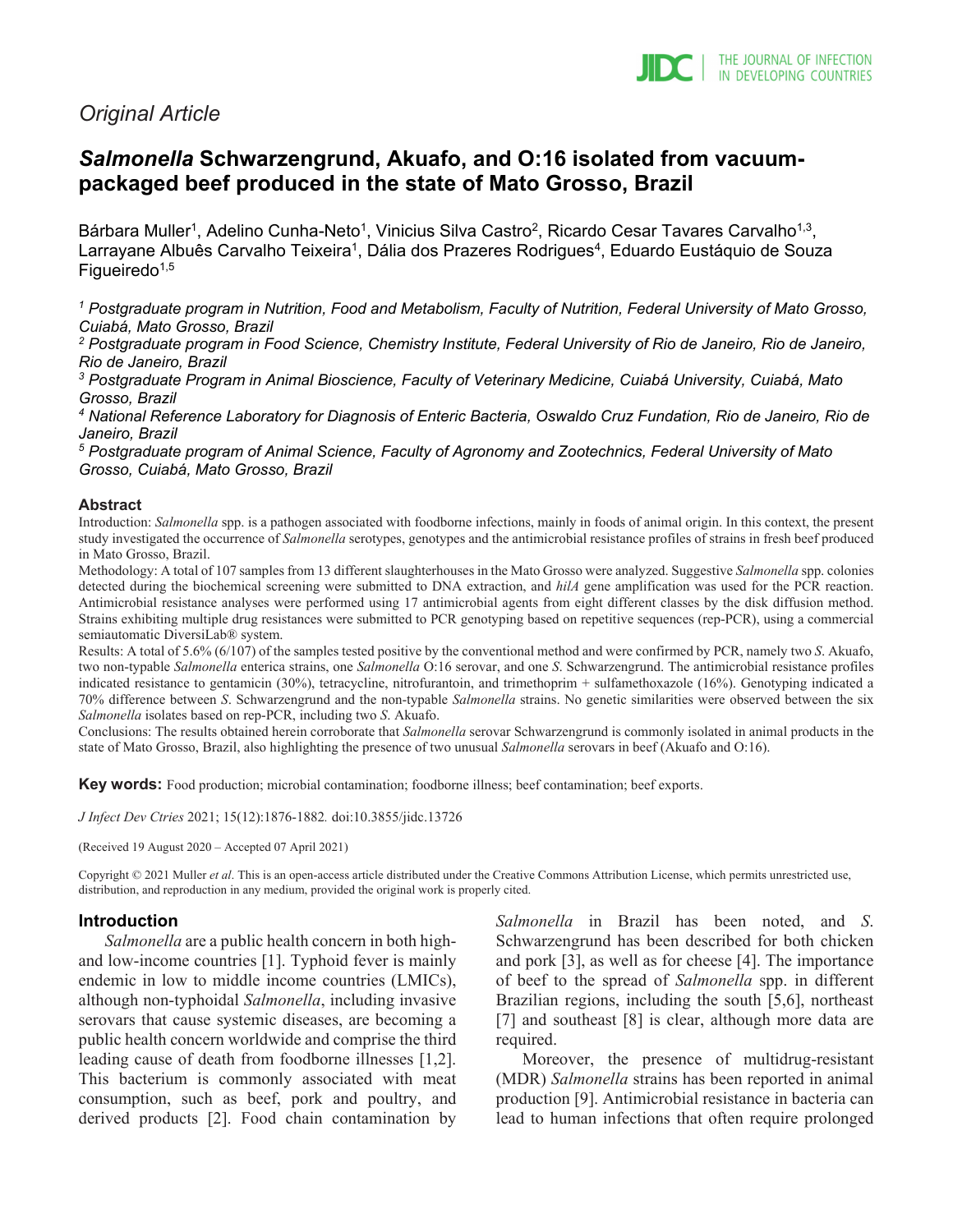and more expensive treatments and lead to higher disability and death rates compared to sensitive strains [10]. In this regard, a comprehensive study on *Salmonella* spp. in chicken slaughterhouses conducted by our group in the state of Mato Grosso indicated the occurrence of multidrug-resistant strains [11] and a review of available genome sequences demonstrates the paucity of current data [12]. Therefore, assessments in this regard are indispensable to the elaboration of effective disease control plans, and the accurate identification of *Salmonella* spp. in animals and food products is the key to understanding the epidemiological dynamics of salmonellosis [13,14].

The state of Mato Grosso is located in the centralwest region of Brazil and is currently the largest beef producer in the country [15]. Ninety percent of the cattle herds reared in the region are destined to beef production for both the internal and external markets [16]. This state was responsible for 15.4% (1.1 million tons) of all Brazilian exports, generating 4.3 billion dollars [15]. In this context, the present study aimed to investigate the occurrence of *Salmonella* spp. in fresh vacuum-packaged beef, through serotyping and genetic profile determinations and the identification of the presence of antimicrobial-resistant strains.

## **Methodology**

#### *Sample collection*

A total of 107 fresh beef samples were assessed, represented by different meat cuts, with an average weight of 1.5 kg. All fresh beef samples were analyzed chilled and vacuum-packaged. The samples were collected randomly from 13 different slaughterhouses, which undergo either federal or state inspection services, located in 12 different cities in Mato Grosso

**Figure 1.** Geographic distribution of the cities were the beef cattle samples assessed herein were obtained, state of Mato Grosso, Brazil.



(Figure 1). The selected beef cuts were: paleta (*supraspinatus*), acém (*trapezius thoracis*), picanha (*biceps femoris*), alcatra (*medium gluteos*), filet mignon (*psoas major*), lagarto (*semitendinosus*) and lombo (*longissimus dorsi*). The samples were received at the Food Molecular Microbiology Laboratory, at the Federal University of Mato Grosso (LABMMA/UFMT), chilled between 1 °C and 8 °C, from April to October 2016.

## *Salmonella spp. detection*

The samples were submitted for *Salmonella* detection based on an adapted ISO-6579:2002 protocol [17]. Briefly, ten grams of each sample were preenriched in a suspension containing 90 mL of Buffered Peptone Water broth (Oxoid®, Basingstoke, United Kingdom), and incubated at  $41.5 \degree$ C for 24 hours. Subsequently, 0.1 mL were added to 10 mL of Rappaport-Vassiliadis broth (Oxoid®, Basingstoke, United Kingdom) and 1 mL of the same culture in 9 mL of Muller Kauffmann Tetrathionate broth (Himedia®, Mumbai, India), incubated at 42 °C and 37 °C, respectively, for 24 hours. After incubation, one microliter of each presumptive *Salmonella* growth medium was inoculated onto Xylose Lysine Deoxycholate agar (Himedia®, Mumbai, India) and Brilliant Green Agar (Himedia®, Mumbai, India) plates and incubated at 37 °C by 24 hours. Typical colonies (red colony with a black center and red translucent halo) were picked and cultivated again on Nutrient agar incubated at 37 °C for 24 hours. Subsequently, suspected colonies were subjected to biochemical tests on Triple Sugar Iron Agar (TSI), Lysine Decarboxylase Agar (LIA) and Urea Agar. Strains with typical reactions were considered suggestive for *Salmonella* spp.

## *DNA extraction and quantification*

Suggestive *Salmonella* spp. colonies detected in the biochemical screening were inoculated in 10 mL of Brain Heart Infusion Broth - BHI (Himedia®, Mumbai, India), and incubated at 35 °C for 24 hours. Subsequently, a 1.5 mL aliquot was centrifuged at  $14,000 \times g$  for 5 minutes. The bacterial pellet was then resuspended in 500 µL of ultrapure water, heated to 95 °C for 15 minutes and quickly cooled to  $0$  °C  $\pm$  1 °C for 20 minutes. Subsequently, an aliquot was centrifuged at  $14,000 \times g$  for 5 minutes, and 100  $\mu$ L of the supernatant were collected and stored at -20 °C. DNA was quantified by the fluorimetry method using the QUBIT 2.0 system (Invitrogen®, St. Louis, USA), according to the manufacturer's recommendations. DNA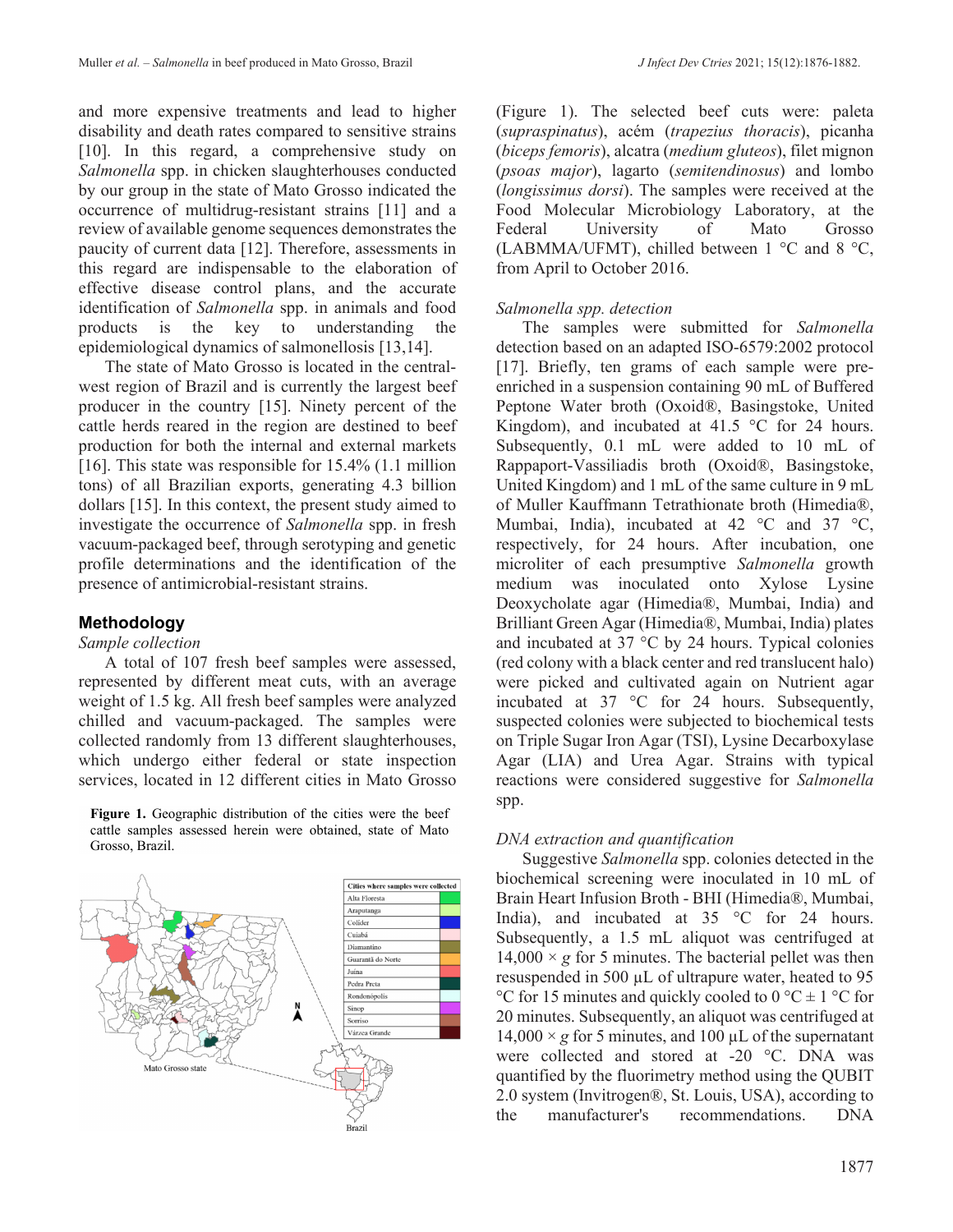## *PCR assays*

The *hilA* gene (*Salmonella* spp. specific) was used for the PCR reaction [18,19]. The reaction was carried out in a final volume of 25 μL, containing 1x of buffer solution, 3.5 mM MgCl2 (Fermentas®, Walthan, USA), 0.2 mM dNTPs (Fermentas®, Walthan, USA), 1.0 mM of each primer (Invitrogen®, St. Louis, USA), 1U of Taq DNA Polymerase Platinum (Invitrogen®, St. Louis, USA) and approximately 40ng/μL of bacterial DNA. The following conditions were applied: initial denaturation at 94° C for 5 minutes, followed by 35 cycles at 94 °C for 1 minute, 58 °C for 1 minute and 72 °C for 1 minute, and a final step at 72 °C for 10 minutes. The reactions were performed employing a Veriti® thermocycler (Applied Biosystems®, Massschusetts, USA), and results were observed by the electrophoresis technique using a 10 μL aliquot of the PCR product on 1.5% agarose gels with TBE buffer (45 mM Tris pH 8.3, 45 mM borate and 2 mM EDTA). A standard 100 bp label or gel ruler and 3 μL of GelRed (Biotium®, Fremont, USA) were used.

## *Salmonella serotyping*

All the isolated strains were sent to the National Reference Laboratory on the Diagnosis of Enteric Bacteria at the Oswaldo Fiocruz Institute for serotyping. Somatic and flagellar antigens were assessed using mono and polyvalent antisera with and without flagellar-phase induction [20].

**Table 1.** Antibiotic molecules evaluated by the disk-diffusion assay.

## *Antimicrobial Susceptibility Tests*

The antimicrobial resistance analyses were performed using 17 antimicrobial agents from eight different classes by the disk diffusion method, as described by the Clinical and Laboratory Standards Institute [21]. Briefly, the isolates were spiked in 5 mL of BHI broth and incubated at 37 °C for 2 hours. Subsequently, the solutions were inoculated on Mueller Hinton 2 agar with a sterile swab. The disks containing the antibiotics (Cefar Diagnóstica®, São Paulo, Brazil) were distributed on Petri dishes (Table 1) and incubated at 37 °C for 18 hours. Subsequently, the inhibition zones were measured, and the strains were classified as either resistant, intermediate resistance or sensitive, according to the CLSI guide [22]. Strains resistant to three different classes of antimicrobials were classified as multi-resistant strains (MDR).

## *MDR genotyping strains*

Strains exhibiting multiple drug resistances were submitted to PCR genotyping based on repetitive sequences (rep-PCR), using a commercial semiautomatic system DiversiLab® (bioMérieux, Craponne, France). The rep-PCR reaction was applied according to the manufacturer's instructions using the Diversilab® *Salmonella* kit. The rep-PCR products were separated and detected on a microfluidic chip using a Bioanalyzer 2100 (Agilent, Santa Clara, USA). All analyzed samples were compared by a Pearson's correlation analysis using the DiversiLab® software (version vr3.3.40). The distance from the matrices and the unweighted pair group were used to create a

|                               | Code       | <b>Class</b>             | <b>Disk</b>    | Zone diameter breakpoints (mm) |           |           |
|-------------------------------|------------|--------------------------|----------------|--------------------------------|-----------|-----------|
| <b>Molecule</b>               |            |                          | <b>Content</b> | for each serotype              |           |           |
|                               |            |                          | $(\mu g)$      | S                              |           | R         |
| Ampicillin                    | AMP        | Penicillin               | 10             | $\geq$ 17                      | $14 - 16$ | $\leq$ 13 |
| Aztreonam                     | <b>ATM</b> | Monobactam               | 30             | $\geq$ 21                      | $18 - 20$ | $\leq$ 17 |
| Cefepime                      | <b>CPM</b> | Cephem                   | 30             | $\geq$ 25                      | $19 - 24$ | $\leq 18$ |
| Cefoxitin                     | <b>FOX</b> | Cephem                   | 30             | $\geq 18$                      | $15 - 17$ | $\leq$ 14 |
| Ceftiofur                     | TIO        | Cephem                   | 30             | $\geq$ 21                      | $18 - 20$ | $\leq$ 17 |
| Chloramphenicol               | <b>CL</b>  | Phenicol                 | 30             | $\geq 18$                      | $13 - 17$ | $\leq 12$ |
| Florfenicol                   | <b>FFN</b> | Phenicol                 | 30             | $\geq$ 19                      | $15 - 18$ | $\leq$ 14 |
| Imipenem                      | <b>IPM</b> | Carbapenems              | 10             | $\geq$ 23                      | $20 - 22$ | $\leq$ 19 |
| Gentamicin                    | <b>GEN</b> | Aminoglycoside           | 10             | $\geq$ 15                      | $13 - 14$ | $\leq 12$ |
| Tetracycline                  | <b>TET</b> | Tetracycline             | 300            | >15                            | $12 - 14$ | $\leq$ 11 |
| Nalidixic acid                | NAL        | <b>Ouilonone</b>         | 30             | $\geq$ 19                      | $15 - 18$ | $\leq$ 14 |
| Ciprofloxacin                 | CIP        | Fluoroquilonone          | 5              | $\geq$ 31                      | $21 - 30$ | $\leq 20$ |
| Enrofloxacin                  | <b>ENR</b> | Fluoroquilonone          | 5              | $\geq$ 21                      | $17 - 20$ | $\leq 16$ |
| Sulfamethoxazole/Trimethoprim | <b>SXT</b> | Folate Pathway Inhibitor | 25             | $\geq 16$                      | $11 - 15$ | $\leq 10$ |
| Sulfonamides                  | <b>SSS</b> | Folate Pathway Inhibitor | 300            | $\geq$ 19                      | $15 - 18$ | $\leq$ 14 |
| Trimethoprim                  | TMP        | Folate Pathway Inhibitor | 5              | $\geq 16$                      | $11 - 15$ | $\leq 10$ |
| Nitrofurantoin                | <b>NIT</b> | Nitrofuran               | 300            | $\geq$ 17                      | $15 - 16$ | $\leq$ 14 |

S: susceptible; I: Intermediate; R: Resistant; Adapted from CLSI [22].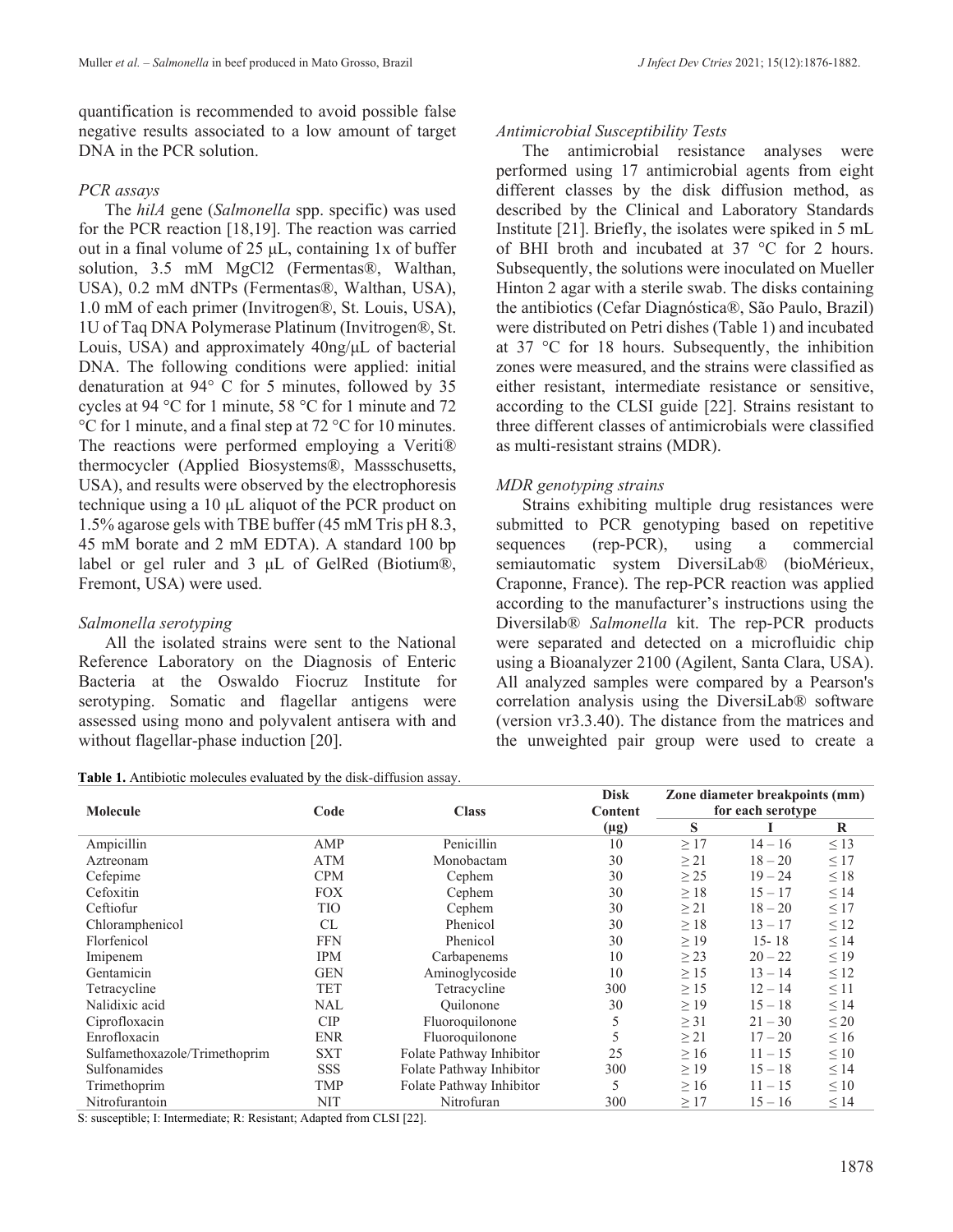dendrogram. Samples exhibiting 95% similarity were considered clonal strains [11].

## **Results**

Of the 107 evaluated samples, 5.6% (6/107) tested positive. The serotype results comprise two non-typable *Salmonella* enterica subspecies strains, two S. Akuafo, one *Salmonella* serovar (O:16), and one *S*. Schwarzengrund. The antimicrobial susceptibility profiles of the six isolated strains indicate that all displayed multi-drug resistance (MDR). Strains exhibited 100% resistance (0% susceptibility) or intermediary resistance to ceftiofur, nalidixic acid, ciprofloxacin, and chloramphenicol (Figure 2). Concerning antibiotic resistance, strains were sensitive to imipenem (100%), tetracycline (83.3%), cefepime (83.3%), and gentamicin (66.6%) (Figure 2).

A method based on repetitive sequences (rep-PCR) was applied to compare genetic similarities between the detected strains using the commercial semiautomatic system DiversiLab® (BioMérieux). The results indicate a difference of over 70% between *S*. Schwarzengrund (S01) and Non-Typable (NT) *Salmonella* (S02) and *Salmonella* (S04). In addition, differences are phenotypically highlighted by *S*. Schwarzengrund's sensitivity to ampicillin (AMP), cefoxitin (FOX), aztreonam (ATM), florfenicol (FFN) and resistance to (TET) tetracycline (Figure 2), which differs from the aforementioned *Salmonella* NT strains. A 92% genotypic non-clonal similarity was observed between *S*. Akuafo and *Salmonella* (O:16), respectively. It is important to note that all antibiotic results were different between the S05 and S06 strains. Further

**Figure 2.** Global antimicrobial resistance profile of *Salmonella*  strains isolated from beef in the state of Mato Grosso, Brazil.



AMP: ampicillin; CPM: Cefepime; FOX: cefoxitin; TIO: ceftiofur; ATM: aztreonam; IPM: Imipenem; GEN: gentamicin; TET: tetracycline; NAL: nalidixic acid; CIP: ciprofloxacin; ENO: enrofloxacin; TMP: trimethoprim; SSS: sulfonamide; SXT: trimethoprim + sulfamethoxazole; CL: chloramphenicol; FFN: florfenicol; NIT: nitrofurantoin.

whole genome analyses will aid in discriminating phylogenetic relationship among strains.

## **Discussion**

The absence of *Salmonella* spp. is a criterion established in different standard methods and country requisites for beef importation. The absence criterion is noted in the Brazilian legislation and in importing countries, such as those belonging to the European Union [23,24]. To meet this criterion, slaughterhouses apply Good Manufacturing Practices (GMP) tools and the Hazard Analysis and Critical Control Points (HACCP) plan. These control tools aim to monitor and prevent bacterial cross-contamination of beef during slaughter, processing, and commercialization. These programs are applied continuously by companies to achieve safe products, avoiding embargoes and improving the competitiveness of Brazilian beef [25].

Previous studies carried out in slaughterhouses, and beef butcher shops in Cuiabá and Barra do Garças, Mato Grosso have indicated the occurrence of *Salmonella* spp. (8.3% and 17%, respectively) in samples prior to processing [26,27]. The present study in the state of Mato Grosso demonstrated the presence of viable *Salmonella* in the final product packaged under a vacuum atmosphere. Survival of *Salmonella* in vacuum-packed products has been previously reported in the literature. For example, Djordjević *et al*. [28] estimated that the use of both vacuum and modified packaging was not sufficient to obtain a *Salmonella*free product. These results reinforce the need to improve quality control tools to detect potential quality control program operation deficits, as vacuum packaging is the main form of beef product export and represents an actual risk to consumers.

To describe the prevalence of *Salmonella* serovars, our group has previously carried out different studies in the state of Mato Grosso in animal (fish, beef and chicken slaughterhouses) and milk derivative (cheeses) products [4,11,25,29]. It is interesting to note that the Schwarzengrund serovar was present in all analysed matrices, including those assessed in the present study. Therefore, this serovar seems to be commonly found in the state of Mato Grosso. Moreover, the presence of Schwarzengrund contamination in final products indicates an imminent risk of foodborne illness, as infections by this serovar have been previously reported in beef [30]. Another serovar isolated in the present study, S. Akuafo, has been described in environmental samples from Portugal [31], and in farmed fish from Mato Grosso, Brazil [32]. However, there is no reference to this serovar as a animal origin food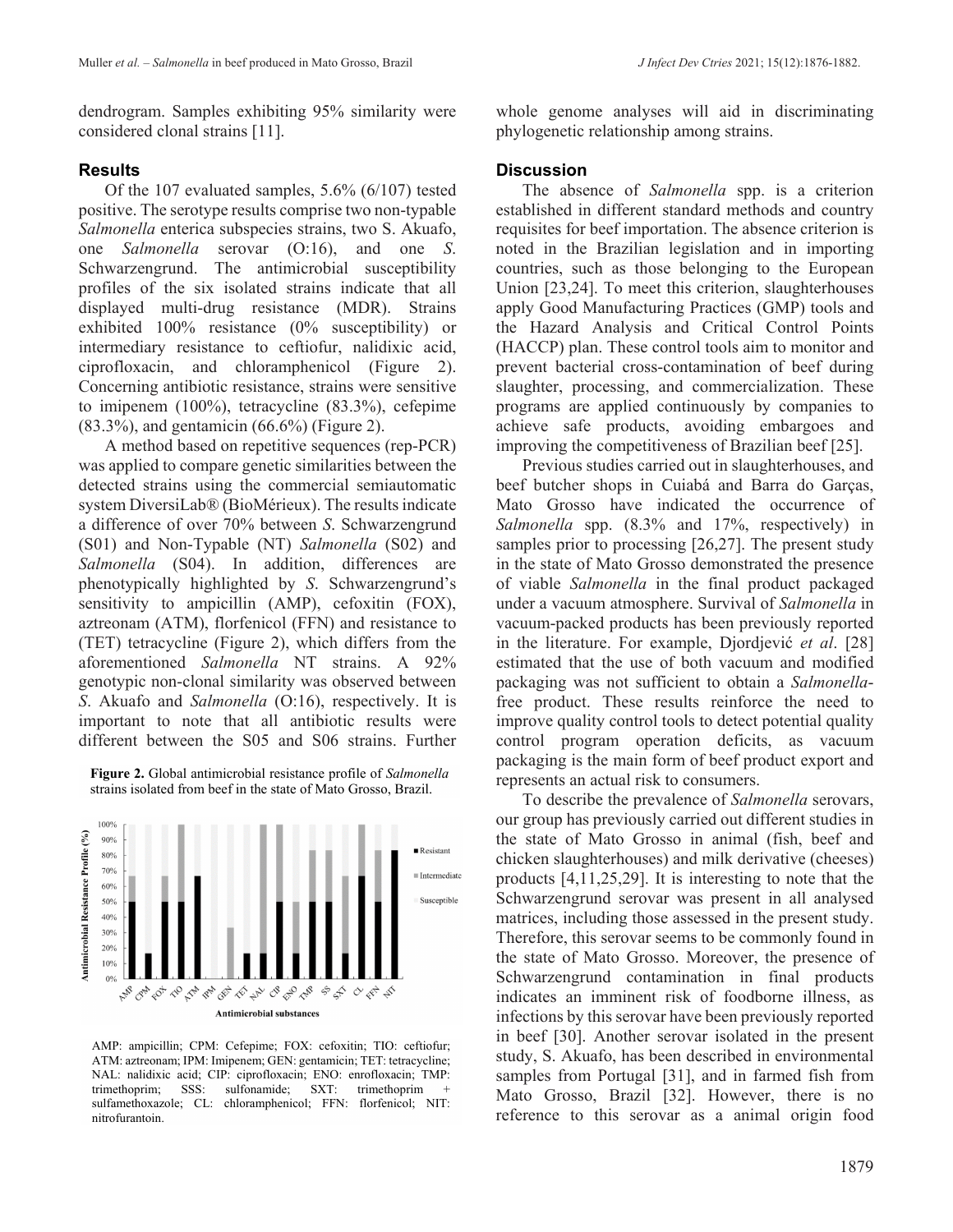contaminant or associated to human infections. Another unusual contamination is noted herein concerning the *Salmonella* enterica subsp. enterica (O:16) serovar.

Serovars that cause enteric fever were not isolated in the present study. However, it is estimated that nontyphoid *Salmonella* is responsible for 155,000 deaths among 94 million annual infection cases worldwide [33]. The global expansion of genes that regulate the multidrug resistance (MDR) to antibiotics, mainly ampicillin, chloramphenicol, streptomycin, sulfonamides, and tetracycline is correlated to this increase, through horizontal transmission between *Salmonella* serovars, resulting in MDR strains [33]. A common characteristic for all the *Salmonella* spp. strains detected herein was resistance towards three or more antimicrobial classes (Figure 3), with all strains classified as multidrug-resistant (MDR). The hypothesis for this is that strains presenting a wild profile or containing several resistance genes are able to better overcome certain hurdles present both intrinsically and extrinsically in the final meat product, such as cooling temperatures and an anaerobic environment, favoring the survival of resistant strains compared to other sensitive strains [34].

This resistance may be associated with the use of antibiotics in veterinary medicine for therapeutic or preventive purposes, or their application as growth promoters in animal feed, leading to the emergence of resistant *Salmonella* strains [35]. Hong *et al*. [36] observed that *Salmonella* strains isolated from cattle from Minnesota, in the USA, displayed resistance to Sulfadimethoxine (79 - 87%), Ampicillin, Ceftiofur, Florfenicol and Oxytetracycline (30 - 70%), and Neomycin, Sulfamethoxazole/trimethoprim (15%). In

**Figure 3.** Relationship between the *Salmonella* strains and individual AMR profiles of strains isolated from beef produced in the state of Mato Grosso, Brazil.



AMP: ampicillin; CPM: Cefepime; FOX: cefoxitin; TIO: ceftiofur; ATM: aztreonam; IPM: Imipenem; GEN: gentamicin; TET: tetracycline; NAL: nalidixic acid; CIP: ciprofloxacin; ENO: enrofloxacin; TMP: trimethoprim; SSS: sulfonamide; SXT: trimethoprim + sulfamethoxazole; CL: chloramphenicol; FFN: florfenicol; NIT: nitrofurantoin.

the present study, resistance was lower compared to the results reported by Hong *et al*. [36], except for neomycin and sulfadimethoxine (not evaluated). Other *Salmonella* strains isolated from food produced in Mato Grosso, such as beef and chicken, also displayed resistance to nitrofurantoin, sulfonamides-generic, trimethoprim, trimethoprim/sulfamethoxazole, tetracycline, gentamicin, and chloramphenicol [11,25].

Moreover, the rep-PCR employed for the detection of *Salmonella* strains in the present study found no evidence of clonal expansion for a single strain (Figure 3), although the sample size is very small. However, it is important to note that, in contrast to the results reported by Cunha-Neto *et al*. [11], in which genetic homology was related to the horizontal transmission of resistance genes, the genetic similarities observed herein were not related to phenotypic characteristics. This suggests that the *Salmonella* present in the beef production environment may exhibit a more heterogeneous resistance profile than strains present in chicken meat production, although larger studies, including genome sequencing, are required.

## **Conclusions**

The results reported herein indicate the presence of *Salmonella* strains in 5.6% of final packaged products. Although this rate is lower compared to other studies carried in the state of Mato Grosso, all detected strains were classified as multidrug-resistant (displaying resistance to 3 or more antibiotic classes). In addition, this study highlights the presence of two rare *Salmonella* strains in beef (Akuafo and O:16) and reinforces that *Salmonella* serovar Schwarzengrund is commonly isolated in animal products in Brazil. Moreover, a genetic heterogeneity between the detected isolates was also observed, demonstrating the heterogenic presence of *Salmonella* strains in beef production. Finally, novel studies investigating the presence of *Salmonella* presence in beef and vegetal foods in the state of Mato Grosso are encouraged, to fully characterize the spread of this food pathogen, one of the leading public health problems worldwide.

## **Acknowledgements**

The authors would like to thank the Fundação de Amparo à Pesquisa do Estado de Mato Grosso (concession number: 222388/2015, FAPEMAT, Brasil), Coordenação de Aperfeiçoamento de Pessoal de Nível Superior (CAPES – Financial code 001), and Conselho Nacional de Desenvolvimento Científico e Tecnológico (CNPq – Doctoral Scholarship) and Process code 310462/2018-5 for financial support.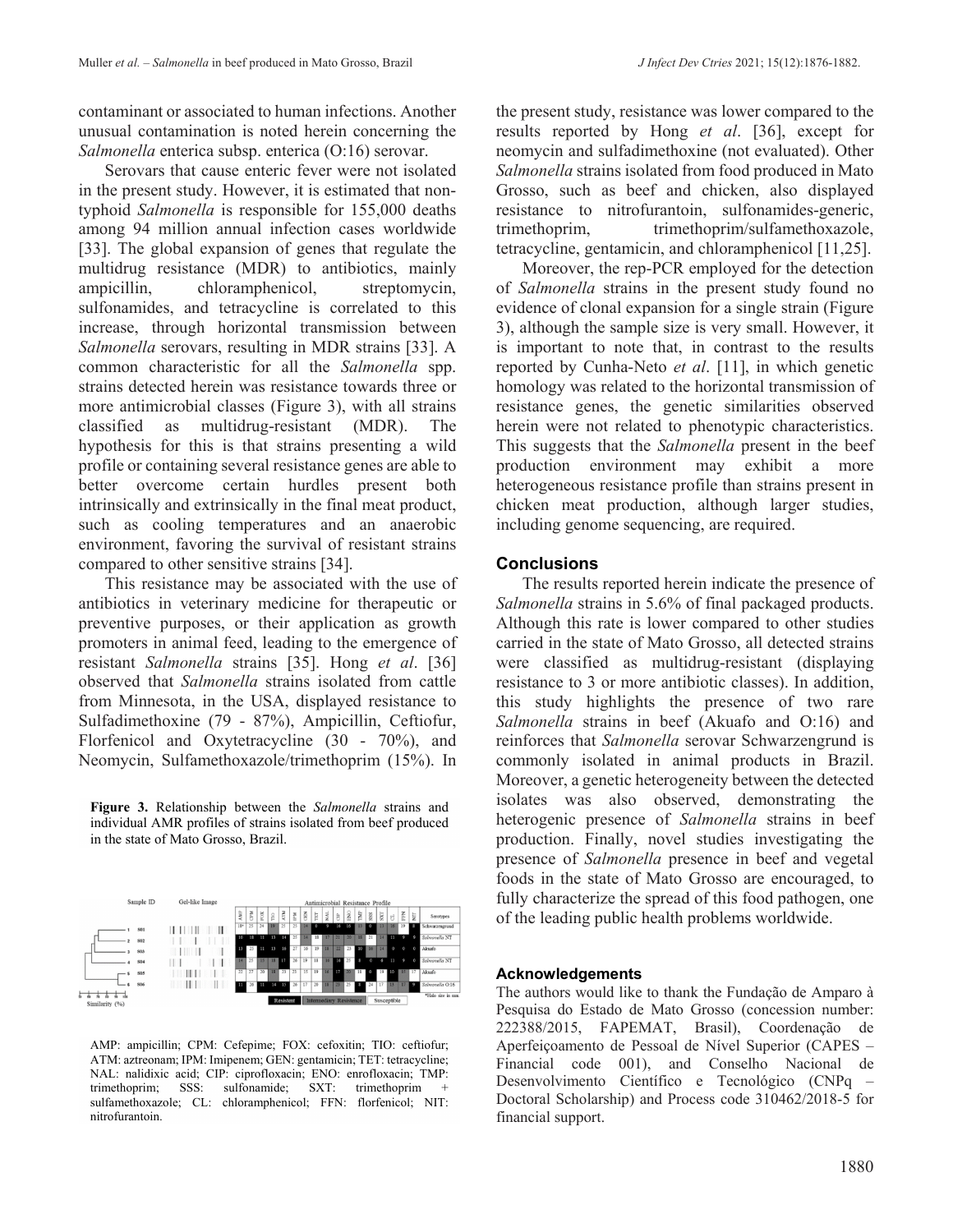#### **References**

- 1. World Health Organization (WHO) (2015) WHO's first ever global estimates of foodborne diseases find children under 5 account for almost one third of deaths. Available: https://www.who.int/en/news-room/detail/03-12-2015-who-sfirst-ever-global-estimates-of-foodborne-diseases-findchildren-under-5-account-for-almost-one-third-of-deaths. Accessed: 22 January 2020.
- 2. Ferrari RG, Rosario DKA, Cunha-Neto A, Mano SB, Figueiredo SF, Conte-Junior CA (2019) Worldwide epidemiology of *Salmonella* serovars in animal-based foods: a meta-analysis. Appl Environ Microbiol 85: e00591-19.
- 3. Monte DF, Lincopan, N, Berman H, Cerdeira L, Keelara S, Thakur S, Fedorka-Cray PJ, Landgraf M (2019) Genomic features of high-priority *Salmonella enterica* Serovars circulating in the food production chain, Brazil, 2000–2016. Sci Rep 9: 11058.
- 4. Cunha-Neto A, Carvalho LA, Castro VS, Barcelos FG, Carvalho RCT, Rodrigues DP, Conte-Junior CA, Figueiredo EES (2019) *Salmonella* Anatum, *S.* Infantis and *S.* Schwarzengrund in brazilian cheese: occurrence and antibiotic profiles. Int J Dairy Tecnol 73: 296-300.
- 5. Costalunga S, Tondo EC (2002) Salmonellosis in Rio Grande do Sul, Brazil, 1997 to 1999. Braz. J Microbiol 33: 342-346.
- 6. Capalonga R, Ramos RC, Both JMC, Soeiro MLT, Longaray SM, Haas S, Tondo EC (2014) *Salmonella* serotypes, resistance patterns, and food vehicles of salmonellosis in southern Brazil between 2007 and 2012. J Infect Dev Ctries 8: 811-817. doi: 10.3855/jidc.3791.
- 7. Miranda AL, Cordeiro SM, Reis JN, Cardoso LG, Guimarães AG (2017) Phenotypic and genotypic characterization of *Salmonella* spp. isolated from foods and clinical samples in Brazil. An Acad Bras Cienc 89: 1143-1153.
- 8. Rowlands REG, Ristori CA, Ikuno AA, Barbosa ML, Jakabi M, Franco BDGM (2014) Prevalence of drug resistance and virulence features in *Salmonella* spp. isolated from foods associated or not with salmonellosis in Brazil. Rev Inst Med Trop Sao Paulo 56: 461-467.
- 9. Boonmar S, Morita Y, Pulsrikarn C, Chaichana P, Pornruagwong S, Chaunchom S, Sychanh T, Khounsy T, Sisavath D, Yamamoto S, Sato H, Ishioka T, Noda M, Kozawa K, Kimura H (2013) *Salmonella* prevalence in meat at retail markets in Pakse, Champasak Province, Laos, and antimicrobial susceptibility of isolates. J Glob Antimicrob Resist 1: 157-161.
- 10. Helke KL, McCrackin MA, Galloway AM, Poole AZ, Salgado CD, Marriot BP (2017) Effects of antimicrobial use in agricultural animals on drug-resistant foodborne salmonellosis in humans: a systematic literature review. Crit Rev Food Sci Nutr 57: 472-488.
- 11. Cunha-Neto A, Carvalho LA, Carvalho RCT, Rodrigues DP, Mano SB, Figueiredo EES, Conte-Junior CA (2018) *Salmonella* isolated from chicken carcasses from a slaughterhouse in the state of Mato Grosso, Brazil: antibiotic resistance profile, serotyping, and characterization by repetitive sequence-based PCR system. Poult Sci 97: 1373- 1381.
- 12. Rodrigues GL, Panzenhagen P, Ferrari RG, dos Santos A, Paschoalin VMF, Conte-Junior CA (2020) Frequency of antimicrobial resistance genes in *Salmonella* from Brazil by in silico whole-genome sequencing analysis: an overview of the last four decades. Front Microbiol 11: 1864.
- 13. Tejada TS, Lopes NA, Silva DT, Agostinetto UM, Silva EF, Menezes DB, Timm CD (2016) DNA profiles of *Salmonella* spp. isolated from chicken products and from broiler and human feces. Rev Bras Cienc Avic 18: 693-700.
- 14. Fernandes AS, Camargo CH, Francisco GR, Bueno MFC, Garcia DO, Doi Y, Casas MRT. (2017) Prevalence of extended-spectrum b-lactamases CTX-M-8 and CTX-M-2 producing *Salmonella* serotypes from clinical and nonhuman isolates in Brazil. Microbial Drug Resist 23: 580-589.
- 15. National Confederation of Industries (2017) Brazil exports 1.4 million tons of beef and earns US\$ 5.5 billion in 2016. Available:. https://www.cnabrasil.org.br/noticias/brasilexporta-1-4-milh%C3%A3o-de-toneladas-de-carne-bovina-efatura-us-5-5-bilh%C3%B5es-em-2016 Accessed: 18 June 2020. [Available in Portuguese]
- 16. McManus C, Barcellos JO, Formenton BK, Hermuche PM, Carvalho OAJ, Guimarães R, Gianezini M, Dias EA, Lampert VN, Zago D, Neto JB (2016) Dynamics of cattle production in Brazil. PLoS One 11: e0147138.
- 17. International Organization for Standarization (ISO) (2012) ISO/TS 6579-2:2012. Microbiology of food and animal feed. Horizontal method for the detection, enumeration and serotyping of *Salmonella*. Part 2: Enumeration by a miniaturized most probable number technique. Available: https://www.iso.org/standard/56713.html. Accessed: 17 June 2020.
- 18. Guo X, Chen J, Beuchat LR, Brackett RE (2000) PCR detection of *Salmonella enterica* serotype Montevideo in and on raw tomatoes using primers derived from hila. Appl Environ Microb 66: 5248–5252.
- 19. Voss-Rech D, Vaz CSL, Alves L, Coldebella A, Leão JA, Rodrigues DP, Back A (2015) A temporal study of *Salmonella enterica* serotypes from broiler farms in Brazil. Poult Sci 94: 433–441.
- 20. Bajaj V, Hwang C, Lee CA (1995) hilA is a novel ompR/toxR family member that activates the expression of *Salmonella typhimurium* invasion genes. Mol Microbiol 18: 715-727.
- 21. Clinical and Laboratory Standards Institute (CLSI) (2007) Performance standards for antimicrobial susceptibility testing, 17th informational supplement. CLSI document M100-S17 (ISBN 1-56238-625-5).
- 22. . Clinical and Laboratory Standards Institute (CLSI) (2021) Performance standards for antimicrobial susceptibility testing, 31st informational supplement. CLSI document M100-S31 (ISBN 978-1-68440-104-8).
- 23. Brazil (2001) Resolution-RDC Nº 12, of January 02, 2001. Technical regulation on microbiological standards for food. http://portal.anvisa.gov.br/documents/33880/2568070/RDC\_1 2\_2001.pdf/15ffddf6-3767-4527-bfac-740a0400829b. Accessed 17 June 2020. [Document in Portuguese]
- 24. EUR-Lex (2007) Commission Regulation (EC) No 1441/2007 of 5 December 2007 amending Regulation (EC) No 2073/2005 on microbiological criteria for foodstuffs. Available: https://eur-lex.europa.eu/legalcontent/PT/TXT/PDF/?uri=CELEX:32007R1441&from=PT. Accessed: 17 June 2020.
- 25. Martínez-Chávez L, Cabrera-Diaz E, Pérez-Montaño JA, Garay-Martínez LE, Varela-Hernández JJ, Castillo A, Lucia L, Ávila-Novoa MG, Cardona-López MA, Gutiérrez-González P, Martínez-Gonzáles NE (2015) Quantitative distribution of *Salmonella* spp. and *Escherichia coli* on beef carcasses and raw beef at retail establishments. Int J Food Microbiol 210: 149- 155.